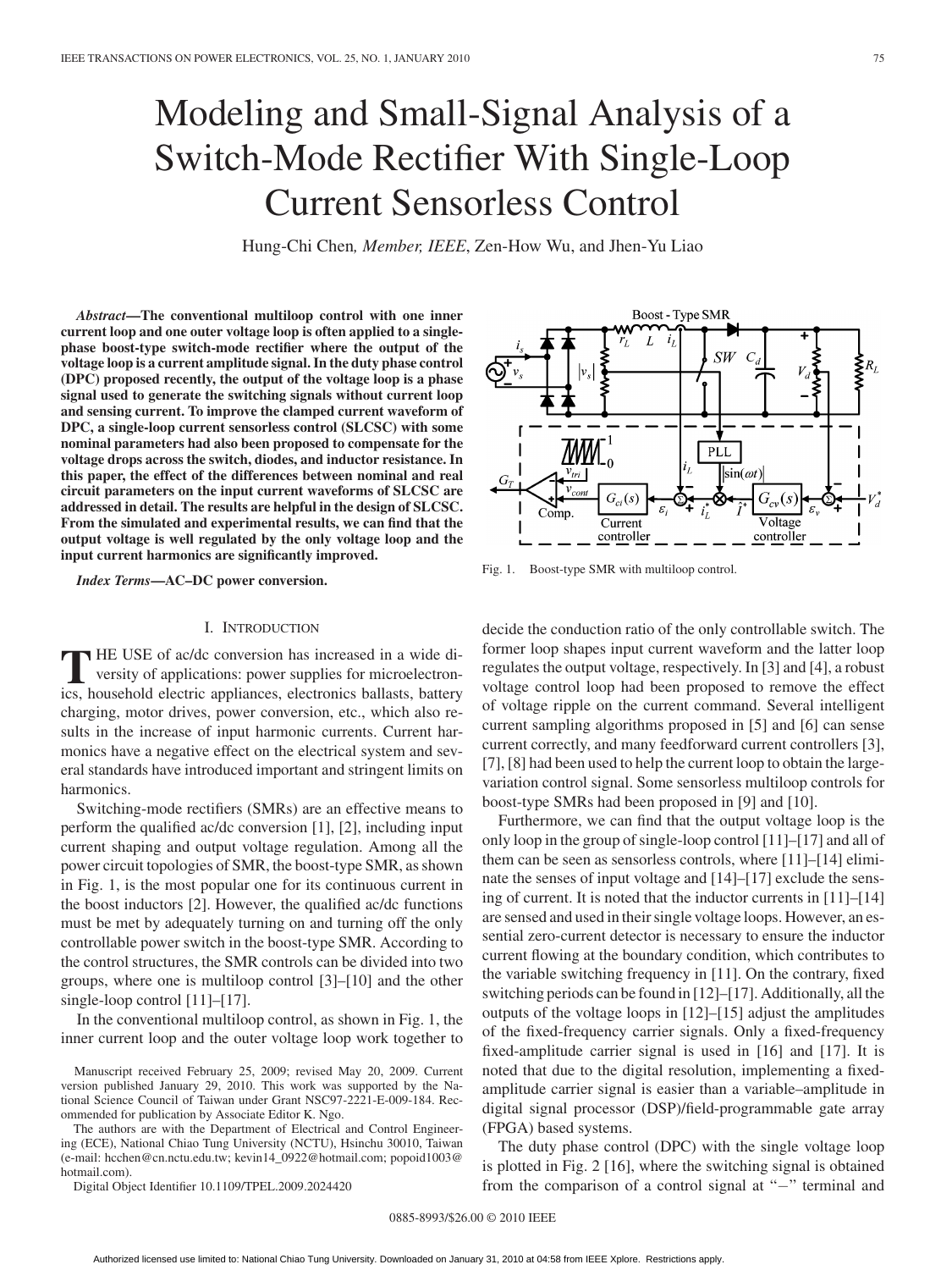

Fig. 2. Boost-type SMR with DPC [16].



Fig. 3. Boost-type SMR with SLCSC [17].

a fixed-amplitude carrier signal at "+" terminal. The output of voltage controller is a phase signal, instead of the current amplitude in conventional multiloop control in Fig. 1. The performance of the proposed DPC had been evaluated and demonstrated from the simulated and experimental results in [16].

However, due to the real circuit elements, the resulting input current returns to zero early before the zero-crossing points of input voltage (i.e., clamped current). In order to improve the clamped input current waveform, a single-loop current sensorless control (SLCSC), plotted in Fig. 3, had also been proposed in [17] by adding two additional loops with nominal parameters to compensate for the voltage drops across the circuit elements. All the single-loop control methods can be summarized in Table I.

In [17], the sensitivity of the inductance parameter had even been studied by some simulation results. However, the following works here show that the input current waveform can be represented in terms of the circuit parameter and the parameter error. Consequently, the effect of parameter error on input current and the small-signal transfer function of output voltage response can be modeled, which also leads to this paper.

In this paper, the effect of the differences between nominal and real circuit parameters on the input current waveforms, and the modeling and small-signal analysis of SLCSC are addressed

TABLE I SUMMARIZED RESULT FOR VARIOUS SINGLE-LOOP CONTROLS [11]–[17]

|                                    |   |  | $\lceil 11 \rceil$ $\lceil 12 \rceil$ $\lceil 13 \rceil$ $\lceil 14 \rceil$ $\lceil 15 \rceil$ $\lceil 16 \rceil$ |  |  |
|------------------------------------|---|--|-------------------------------------------------------------------------------------------------------------------|--|--|
| Without sensing input voltage      |   |  |                                                                                                                   |  |  |
| Without sensing current            |   |  |                                                                                                                   |  |  |
| Without sensing output voltage     |   |  | ٦ι                                                                                                                |  |  |
| Variable switching frequency       |   |  |                                                                                                                   |  |  |
| Fixed switching frequency          |   |  |                                                                                                                   |  |  |
| Variable-amplitude carrier         |   |  |                                                                                                                   |  |  |
| Fixed-amplitude carrier            |   |  |                                                                                                                   |  |  |
| Without nominal circuit parameters | ٩ |  |                                                                                                                   |  |  |
| With nominal circuit parameters    |   |  |                                                                                                                   |  |  |
|                                    |   |  |                                                                                                                   |  |  |

in detail. The result shows that the input current waveform of SLCSC is highly dependent on the circuit parameter error, not on the control parameters, whereas in multiloop control, the control parameters dominate the input current waveforms. Additionally, we understand that the parameter error would contribute to not only a clamped current but also a nonzero current at the zero-crossing points of input voltage (i.e., a hard-commutation current), which are helpful in the design of SLCSC.

Simply speaking, [17] is focused on the design and development of single-loop current control, and this paper has emphasized on the effect of parameter error and the small-signal transfer function between output voltage and control signal.

The paper is organized as follows. Initially, the input current of SLCSC is analyzed. The input current waveforms of SLCSC can be divided into three groups: sinusoidal currents, clamped currents, and hard-commutation currents. The model and smallsignal analysis of the case of sinusoidal currents are derived. Finally, some simulated and experimental results have been given to illustrate the performances of the proposed SLCSC.

# II. SINGLE-LOOP CURRENT SENSORLESS CONTROL (SLCSC)

#### *A. Boost-Type SMR*

As shown in Fig. 1, the power circuit of the boost-type SMR mainly consists of a diode bridge rectifier and a boost-type dc/dc converter. When the switch SW is turned on, the input current flows through two rectifier diodes and the inductor *L,* and returns to the source. Similarly, the input current flows through two rectifier diodes, inductor *L* and diode *D*, and returns to the source when the power switch SW is turned off.

Due to the boost-type topology, the inductor current must be either positive or clamped to zero (i.e., no negative current). In steady state, the inductor current must be periodic with each half line cycle, and can be expressed as a sum of infinite base current waveform  $i_{Ln}(t - nT/2)$ 

$$
i_L(t) = \sum_{n = -\infty}^{n = +\infty} i_{Ln} \left( t - n \frac{T}{2} \right)
$$
 (1)

where  $T$  is the period of input line cycle and

$$
i_{Ln}(T/2) = i_{Ln}(0). \t(2)
$$

From the circuit topology shown in Fig. 1, the input current  $i<sub>s</sub>$  is equal to positive inductor current  $i<sub>L</sub>$  and negative inductor current  $-i<sub>L</sub>$ , when the input voltage  $v<sub>s</sub> = V<sub>sp</sub> \sin(\omega t)$  is positive and negative, respectively. Therefore, the input current can be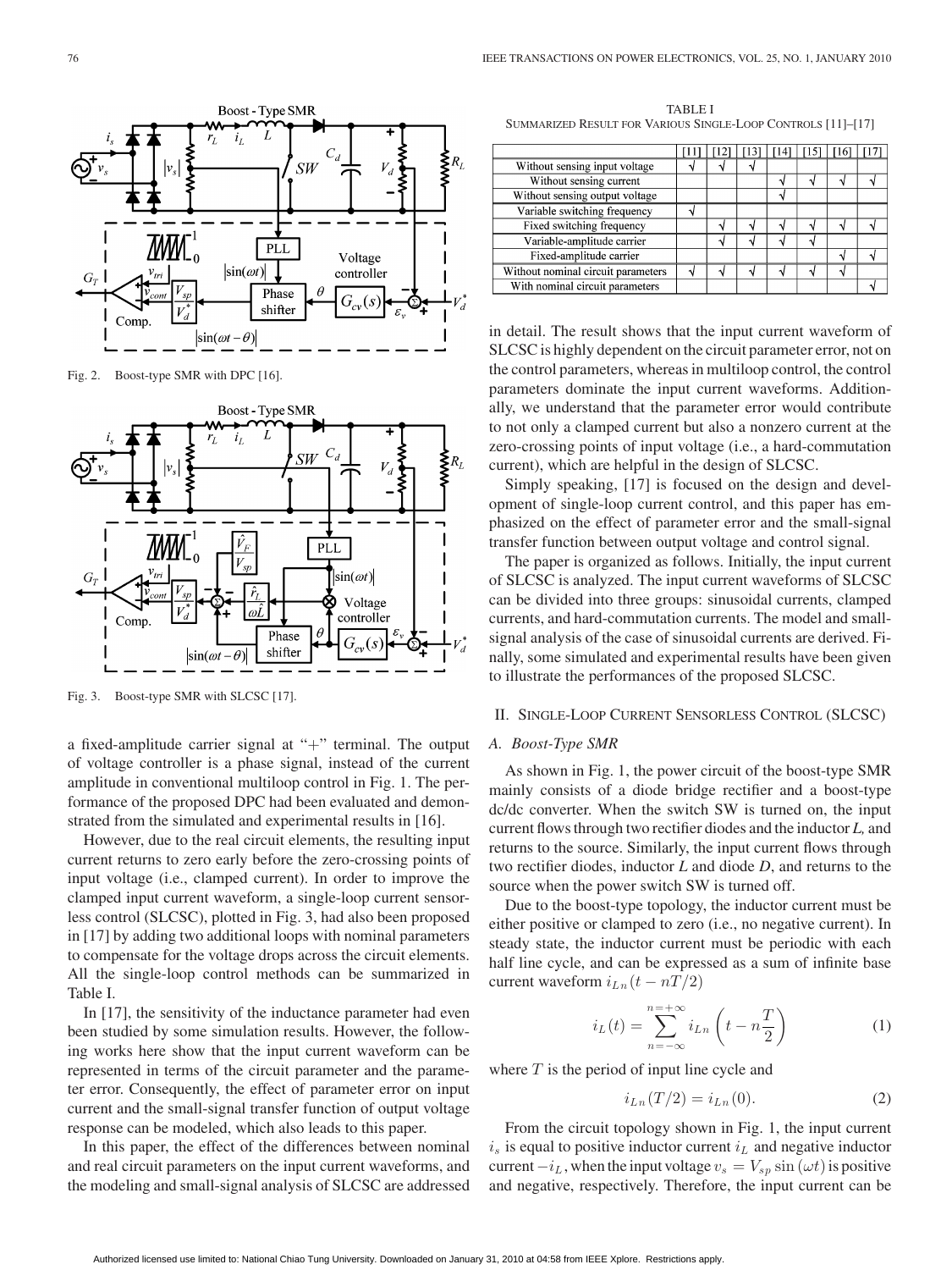represented [10] by

$$
i_s(t) = sign(v_s(t))i_L(t) = sign(sin \omega t)i_L(t)
$$
 (3)

where  $sign(\bullet)$  is the sign operator and is defined as

$$
sign(X) = \begin{cases} +1, & when X \ge 0 \\ -1, & when X < 0. \end{cases}
$$
 (4)

In order to model the behavior of a boost-type SMR in a simplified way, the following assumptions are initially made.

- 1) Power switch SW is assumed to operate at a switching frequency approaching infinity.
- 2) The small phase signal  $\theta \approx 0$  in radians is assumed and it follows that the approximations  $\sin \theta \approx \theta$  and  $\cos \theta \approx 1$ can be used.
- 3) A bulk capacitor  $C_d$  is assumed in the power circuit, which contributes to the steady-state output voltage  $V_d$  equal to voltage command  $V_d^*$ .
- 4) Both nominal sums of the conduction voltages in the loop of "switch SW ON" and "switch SW OFF" are assumed to be equal to  $V_F$ .

# *B. SLCSC*

The configuration of the proposed SLCSC with the only voltage loop is plotted in Fig. 3. Like DPC in Fig. 2, the duty signal  $G_T$  is also generated from the comparison between a fixed triangle signal  $v_{\text{tri}}$  at "+" (the inverted commas have been retained for consistency) terminal and a control signal  $v_{\text{cont}}$  at "−" terminal and the output of voltage controller is a phase signal  $\theta$ . To compensate for the effect of inductor resistance and conducting voltages on the input current waveform, the control signal  $v_{\text{cont}}$ in SLCSC is obtained by

$$
v_{\text{cont}} = \frac{V_{sp}}{V_d^*} \left[ \left| \sin \left( \omega t - \theta \right) \right| - \theta \frac{\hat{r}_L}{\omega \hat{L}} \left| \sin \left( \omega t \right) \right| - \frac{\hat{V}_F}{V_{sp}} \right] \tag{5}
$$

where  $\hat{r}_L$  and L represent the nominal circuit values, and  $V_F$  is the sum of all the nominal conduction voltages.

The differences between nominal values and real values can be represented as

$$
\Delta r_L = \hat{r}_L - r_L \tag{6}
$$

$$
\Delta L = \hat{L} - L \tag{7}
$$

$$
\Delta V_F = \hat{V}_F - V_F \tag{8}
$$

where  $r<sub>L</sub>$  and L are the real values in the boost-type SMR and  $V_F$  is the sum of the real conduction voltages. With assumed infinite switching frequency, the average duty ratio signal  $\bar{d}$  over one switching period can be represented in terms of the control signal  $v_{\text{cont}}$ 

$$
\bar{d} = 1 - v_{\text{cont}}.\tag{9}
$$

Replacing  $v_{\text{cont}}$  in (9) by (5), the average duty ratio signal  $\overline{d}$ can be obtained as

$$
\bar{d} = 1 - \frac{V_{sp}}{V_d^*} \left| \sin \left( \omega t - \theta \right) \right| + \theta \frac{V_{sp}}{V_d^*} \frac{\hat{r}_L}{\omega \hat{L}} \left| \sin \left( \omega t \right) \right| + \frac{\hat{V}_F}{V_d^*}.
$$
\n(10)

Then, we can write two Kirchhoff's voltage law (KVL) equations according to the conduction state of the power switch SW

$$
L\frac{di_L}{dt} = V_{sp} \left| \sin\left(\omega t\right) \right| - i_L r_L - V_F \text{ when SW is "ON"} \quad (11)
$$

$$
L\frac{di_L}{dt} = V_{sp} \left| \sin\left(\omega t\right) \right| - V_d^* - i_L r_L - V_F \text{ when SW is "OFF"}
$$
\n(12)

Multiplying (11) and (12) by the turn-ON time  $\overline{d}T_s$  and the turn-OFF time  $(1 - \bar{d})T_s$ , respectively, yields the following averaged equation:

$$
L\frac{di_L}{dt} = V_{sp} |\sin(\omega t)| - (1 - \bar{d})V_d^* - i_L r_L - V_F
$$
 (13)

where  $T_s$  is the switching period. Therefore, by substituting  $\bar{d}$  in (10) into (13) and rearranging the other terms, we can obtain the following time-differential equations for inductor current  $i_L$ :

$$
L\frac{di_L}{dt} = V_{sp} \left[ |\sin(\omega t)| - |\sin(\omega t - \theta)| + \theta \frac{\hat{r}_L}{\omega \hat{L}} |\sin(\omega t)| \right] - r_L i_L + (\hat{V}_F - V_F).
$$
 (14)

Then, using the assumed  $\sin \theta \approx \theta$ ,  $\cos \theta \approx 1$  and the common trigonometric identity  $sin(A - B) = sin A cos B \sin B \cos A$ , we obtain the following approximation of (14):

$$
L\frac{di_L}{dt} + r_L i_L \approx V_{sp} \left[ |\sin(\omega t)| - |\sin(\omega t) - \theta \cos(\omega t)| + \theta \frac{r_L + \Delta r_L}{\omega (L + \Delta L)} |\sin(\omega t)| \right] + \Delta V_F.
$$
\n(15)

Due to the assumption of small phase signal  $\theta \approx 0$ , the term  $|\sin(\omega t)| - |\sin(\omega t) - \theta \cos(\omega t)|$  in (15) can be replaced by  $\theta$ sign(sin ( $\omega t$ ))cos ( $\omega t$ )

$$
L\frac{di_L}{dt} + r_L i_L \approx V_{sp}\theta \left[ \text{sign sin}(\omega t) \cos(\omega t) + \frac{r_L + \Delta r_L}{\omega(L + \Delta L)} |\text{sin}(\omega t)| \right] + \Delta V_F
$$
\n(16)

where the function of  $sign(X)$  had been defined in (4).

## *C. Input Current Waveforms*

As shown in (1), the steady-state inductor current is repeated with each half line cycle and can be represented by the sum of base currents  $i_{Ln}(t - nT/2)$ . Thus, only considering the first half line cycle (0  $\sim T/2$ ) contributes to the following equalities  $sign(sin (\omega t)) = 1, |sin (\omega t)| = sin (\omega t)$ , and

$$
L\frac{di_{Ln}}{dt} + r_L i_{Ln} \approx V_{sp}\theta \left[\cos\left(\omega t\right) + \frac{r_L + \Delta r_L}{\omega (L + \Delta L)}\sin\left(\omega t\right)\right] + \Delta V_F.
$$
\n(17)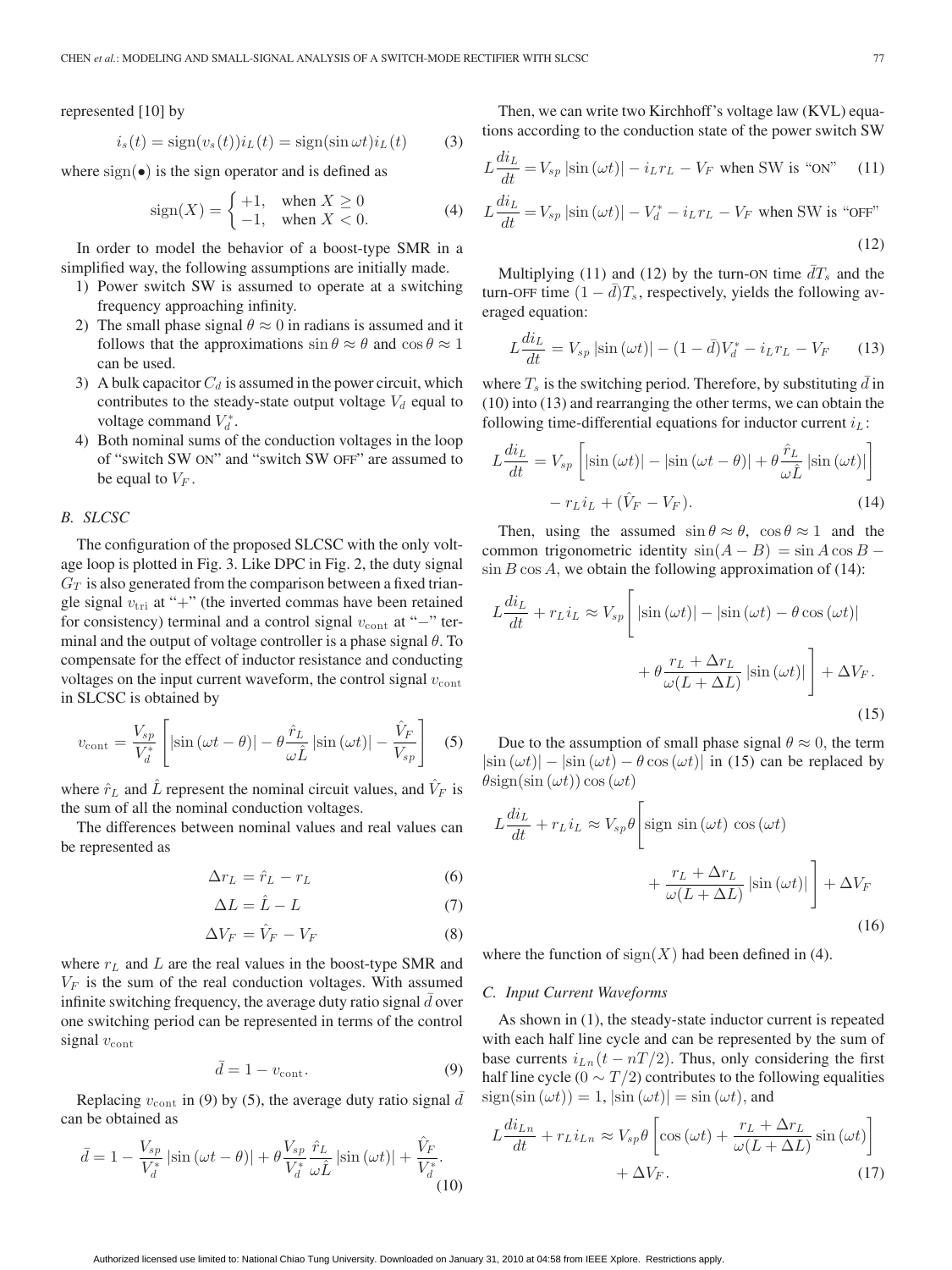

Fig. 4. Illustrated waveforms for: (a) sinusoidal input current, (b) clamped input current, and (c) hard-commutation input current.

Then, solving (17) yields the base current  $i_{Ln}(t)$  during the first half line cycle  $0 \sim T/2$ 

$$
i_{Ln}(t)
$$
  
\n
$$
\approx \begin{cases} \frac{V_{sp}\theta}{\omega L} \sin(\omega t) + i_{Ln}(0)e^{-\frac{\omega}{Q_L}t} + \frac{\Delta V_F}{r_L}(1 - e^{-\frac{\omega}{Q_L}t}) \\ + k\frac{V_{sp}\theta}{\omega L} \sin \alpha_L [-\cos(\omega t + \alpha_L) + \cos \alpha_L e^{-\frac{\omega}{Q_L}t})] \end{cases}
$$
  
\n
$$
\times \left[ u(t) - u\left(t - \frac{T}{2}\right) \right]
$$
(18)

where  $\omega(T/2) = \pi$ ,  $Q_L$  denotes the quality factor of inductor *L* 

$$
Q_L = \frac{\omega L}{r_L} = \cot(\alpha_L) \tag{19}
$$

and the factor *k* represents the equivalent parameter error

$$
k = \frac{L\Delta r_L - r_L \Delta L}{r_L (L + \Delta L)}.
$$
\n(20)

It is noted that the zero equivalent parameter error  $k = 0$ implies

$$
\frac{\Delta r_L}{r_L} = \frac{\Delta L}{L}.\tag{21}
$$

Due to the effects of parameter errors  $\Delta r_L$ ,  $\Delta L$ , and  $\Delta V_F$ on (18), the operation of SMR with SLCSC can be divided into three cases according to the input current waveforms plotted in Fig. 4.

## III. SMALL-SIGNAL MODEL

#### *A. Sinusoidal Input Current*

With the condition of zero equivalent parameter error  $k = 0$ and zero conduction voltage  $\Delta V_F = 0$ , the base current in (18) becomes

$$
i_{Ln}(t) \approx \left[\frac{V_{sp}\theta}{\omega L}\sin(\omega t) + i_{Ln}(0)e^{-\frac{\omega}{Q_L}t}\right] \left[u(t) - u\left(t - \frac{T}{2}\right)\right]
$$
\n(22)

and from (2), obviously, the initial value  $i_{Ln}(0)$  in this case must be zero. From (1), the inductor current  $i<sub>L</sub>$  becomes a rectified

sinusoidal waveform

$$
i_L(t) \approx \sum_{n=-\infty}^{n=-\infty} \frac{V_{sp}\theta}{\omega L} \sin(\omega t - n\pi)
$$

$$
\times \left[ u\left(t - n\frac{T}{2}\right) - u\left(t - n\frac{T}{2} - \frac{T}{2}\right) \right] = \frac{V_{sp}\theta}{\omega L} \left| \sin \omega t \right|.
$$
(23)

From (3), the input current  $i_s(t)$  can be expressed as

$$
i_s(t) \approx \frac{V_{sp}\theta}{\omega L}\sin(\omega t) = I_{sp}\sin(\omega t). \tag{24}
$$

We can find that the input current  $i_s$  is automatically shaped to a sinusoidal waveform in phase with the input voltage  $v_s$ , as shown in Fig. 4(a). The current amplitude  $I_{sp}$  is proportional to the controllable phase  $\theta$ . Obviously, the input power  $P_s$  is controllable by the only voltage controller in SLCSC.

The transfer function between the output voltage perturbation  $\Delta V_d$  and the phase perturbation  $\Delta \theta$  can be obtained from the power balance between input power  $P_s$ , output power  $P_d$ , and capacitor power  $P_C$ . The input power  $P_s$  with small perturbation  $\Delta P_s$  becomes

$$
P_s + \Delta P_s = \frac{V_{sp}^2(\theta + \Delta \theta)}{2\omega L} = \frac{V_{sp}^2 \theta}{2\omega L} + \frac{V_{sp}^2 \Delta \theta}{2\omega L}.
$$
 (25)

The output power  $P_d$  with small perturbation  $\Delta P_d$  can be represented by the load perturbation  $\Delta R_L$  and the output voltage perturbation  $\Delta V_d$ 

$$
P_d + \Delta P_d = \frac{(V_d^* + \Delta V_d)^2}{R_L + \Delta R_L} \approx \frac{(V_d^*)^2}{R_L}
$$

$$
+ \frac{(V_d^*)^2}{R_L} \left(-\frac{\Delta R_L}{R_L}\right) + \frac{2V_d^* \Delta V_d}{R_L}.
$$
 (26)

The small perturbation  $\Delta P_C$  of capacitor power can be represented by the output voltage perturbation  $\Delta V_d$ 

$$
\Delta P_C = \frac{d\left(\frac{C}{2}(V_d^* + \Delta V_d)^2\right)}{dt} \approx C V_d^* \frac{d\Delta V_d}{dt}.\tag{27}
$$

The balance between the power perturbations  $\Delta P_s = \Delta P_C +$  $\Delta P_d$  can yield the following two small-signal transfer functions for the sinusoidal current case

$$
G_s(s) = \frac{\Delta V_d}{\Delta \theta} = \frac{V_{sp}^2}{2CV_d^* \omega L} \frac{1}{s + 2/(CR_L)}\tag{28}
$$

$$
G_d(s) = \frac{\Delta V_d}{\Delta R_L} = \frac{V_d^*}{CR_L^2} \frac{1}{s + 2/(CR_L)}.
$$
 (29)

Obviously, the behavior of output voltage can be seen as a first-order model, and thus, the desired output voltage can be well regulated by using simple plus integral (PI) type controller. The equivalent small-signal model of SLCSC with sinusoidal input current is plotted in Fig. 5.

#### *B. Clamped Input Current*

In a boost-type SMR, the inductor current must be either positive value or zero value. Thus, when the values  $\Delta V_F$ ,  $\Delta r_L$ , and  $\Delta L$  make the calculated base current value in (18) turning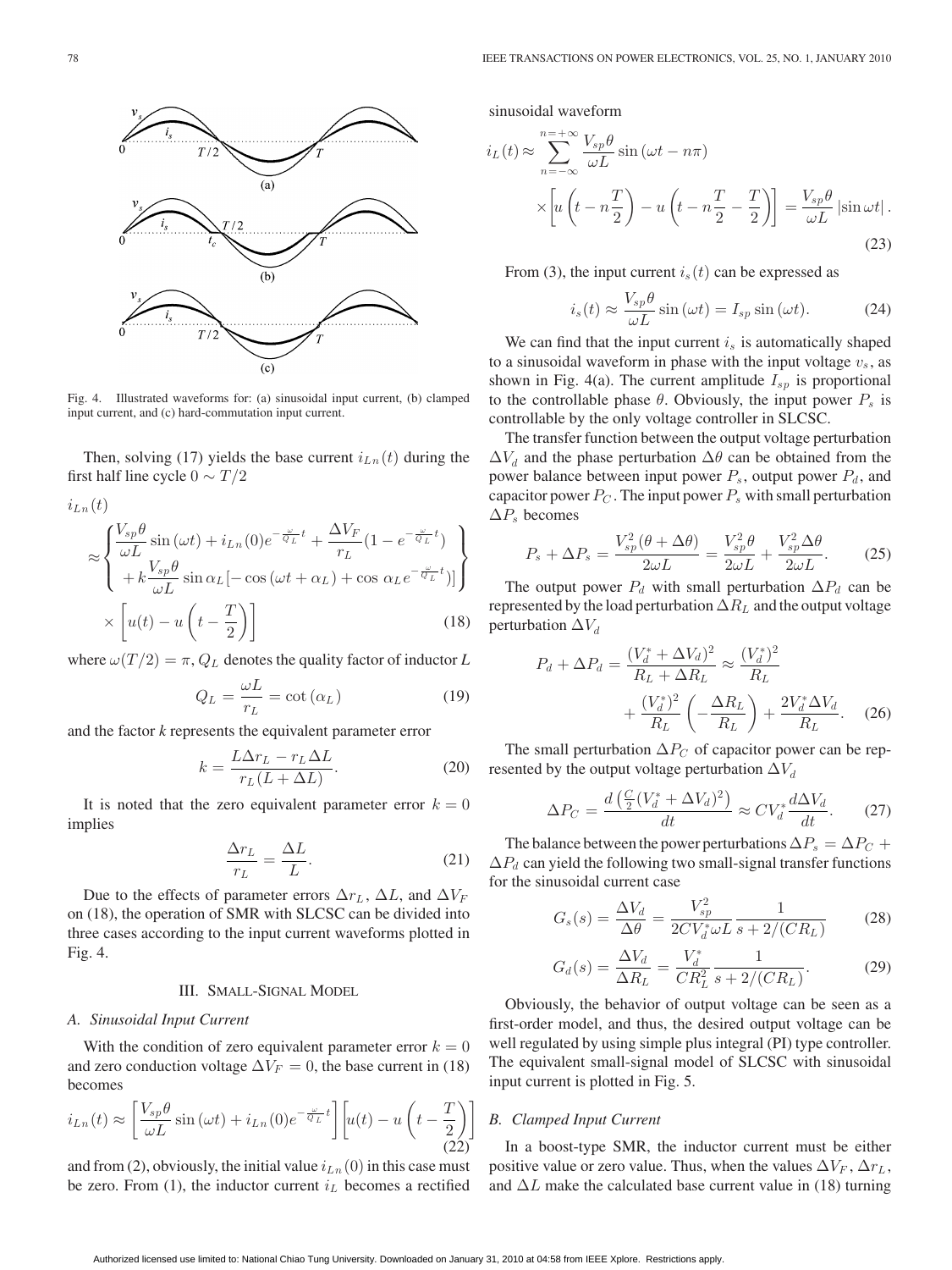

Fig. 5. Equivalent small-signal model of SLCSC with sinusoidal input current.

TABLE II GENERAL TRENDS OF INPUT CURRENT WAVEFORMS IN TERMS OF  $k$  and  $\Delta V_F$ 

|                    | $k = \frac{L\Delta r_L - r_L \Delta L}{r_L (L + \Delta L)} < 0$ | $k = \frac{L\Delta r_L - r_L \Delta L}{r_L (L + \Delta L)} = 0$ | $k = \frac{L\Delta r_L - r_L\Delta L}{r_L(L + \Delta L)} > 0$ |
|--------------------|-----------------------------------------------------------------|-----------------------------------------------------------------|---------------------------------------------------------------|
| $\Delta V_{E}$ < 0 | Clamped input                                                   | Clamped current                                                 | either Hard-commutation                                       |
|                    | current                                                         |                                                                 | or Clamped input current                                      |
| $\Delta V_F$ =0    |                                                                 | Sinusoidal current                                              | Hard-commutation                                              |
| $\Delta V_F$ >0    | either Hard-commutation                                         | Hard-commutation                                                | input current                                                 |
|                    | or Clamped input current                                        | current                                                         |                                                               |

from a positive value to a negative value, the real inductor current must be clamped to zero until the arrival of the next half line cycle, as shown in Fig. 4(b).

Due to the clamped current, the initial value of current is also zero  $i_{Ln}(0) = 0$ . Obviously, the current in (18) will be clamped to zero when equivalent parameter error  $k \leq 0$  and  $\Delta V_F \leq 0$  because the functions  $1 - e^{-\frac{\omega}{Q_L}t}$  and  $\cos \alpha_L e^{-\frac{\omega}{Q_L}t}$  –  $\cos(\omega t + \alpha_L)$  are positive at the end of each half line period. The general trends of input current waveforms in terms of *k* and  $\Delta V_F$  are tabulated in Table II.

Applying zero initial current  $i_{Ln}(0) = 0$ , and substituting  $\sin \alpha_L = 1/\sqrt{(1+Q_L^2)}$  and  $\cos \alpha_L = Q_L/\sqrt{(1+Q_L^2)}$  into (19), the clamped base current  $i_{Ln}(t)$  can be rewritten as

$$
i_{Ln}(t) \approx \begin{cases} \frac{V_{sp}\theta}{\omega L} \left[ \left( 1 + k \frac{1}{1 + Q_L^2} \right) \sin \omega t - k \frac{Q_L}{1 + Q_L^2} \cos \omega t \right) \\ \qquad + k \frac{Q_L}{1 + Q_L^2} e^{-\frac{\omega}{Q_L} t} \right] [u(t) - u(t - t_c)] \\ \qquad + \frac{\Delta V_F}{r_L} (1 - e^{-\frac{\omega}{Q_L} t}) [u(t) - u(t - t_c)] \end{cases} \tag{30}
$$

where  $t_c$  denotes the current clamping instant smaller than the half line period  $0 < t_c \leq T/2$ .

Because the last term  $(1 - e^{-\frac{\omega}{Q_L}t})[u(t) - u(t - t_c)]$  is not a function of control signal  $\theta$ , error  $\Delta V_F$  has no effect on the small-signal transfer function  $\Delta V_d / \Delta \theta$ . In order to simplify the analysis, zero parameter error  $\Delta V_F$  is assumed here in the derivation of small-signal transfer function. It follows that from (1) and (3), the simplified clamped input current  $i_{s,c}(t)$  can be expressed as shown (31), at the bottom of this page.

By expressing  $i_{s,c}(t)$  as fourier series, the component  $I_{s,c}$  of fundamental current in phase with the input voltage  $V_{sp} \sin(\omega t)$ can be expressed as

$$
I_{s,c} = \frac{V_{sp}\theta}{\omega L} F_c(k, Q_L)
$$
 (32)

where (33), as shown at the bottom of this page.

Then, the small perturbation  $\Delta P_s$  resulting from phase perturbation  $\Delta\theta$  now becomes

$$
\Delta P_s = F_c(k, Q_L) \frac{V_{sp}^2}{2\omega L} \Delta \theta.
$$
 (34)

By following the steps in (26)–(28), we can obtain the smallsignal transfer function  $G_c(s)$  for clamped input current case in terms of  $G_s(s)$  in (28)

$$
G_c(s) = F_c(k, Q_L) \frac{V_{sp}^2}{2CV_d^* \omega L} \frac{1}{s + 2/(CR_L)}
$$
  
=  $F_c(k, Q_L) G_s(s)$ . (35)

Obviously, small-signal transfer function  $G_c(s)$  for clamped current can be seen as  $G_s(s)$  with a modified factor  $F_c(k,Q_L)$ . In addition, the response  $\Delta V_d$  due to the load perturbation  $\Delta R_L$ is the same as (29) because the equivalent parameter error only contributes to the input power perturbation.

However, in the former two cases of sinusoidal input current and clamped input current, both the initial values of repeated current are zero, and thus, the current commutation operates at zero current and can be regarded as soft-commutation operations. However, in the following case, the current commutation operates at nonzero current and must be seen as a hard-commutation operation.

$$
i_{s,c}(t) = \frac{V_{sp}\theta}{\omega L} \sum_{n=-\infty}^{n=-\infty} \left[ \begin{pmatrix} 1 + k\frac{1}{1+Q_L^2} \end{pmatrix} \sin \omega t \left[ u \left( t - n\frac{T}{2} \right) - u \left( t - t_c - n\frac{T}{2} \right) \right] - k\frac{Q_L}{1+Q_L^2} \cos \omega t \left[ u \left( t - n\frac{T}{2} \right) - u \left( t - t_c - n\frac{T}{2} \right) \right] + k\frac{Q_L}{1+Q_L^2} \text{sign}(\sin \omega t) e^{-\frac{\omega t - nT/2}{Q_L}} \left[ u \left( t - n\frac{T}{2} \right) - u \left( t - t_c - n\frac{T}{2} \right) \right] \right]
$$
(31)

$$
F_c(k, Q_L) = \begin{bmatrix} \left(1 + k \frac{1}{1 + Q_L^2}\right) \left(\frac{2t_c}{T} - \frac{1}{2\pi} \sin 2\omega t_c\right) - k \frac{Q_L}{1 + Q_L^2} \frac{1 - \cos 2\omega t_c}{2\pi} \\ + \frac{2}{\pi} k \frac{Q_L^2}{\left(1 + Q_L^2\right)^2} (Q_L - Q_L \cos \omega t_c e^{-\frac{\omega t_c}{Q_L}} - \sin \omega t_c e^{-\frac{\omega t_c}{Q_L}}) \end{bmatrix} . \tag{33}
$$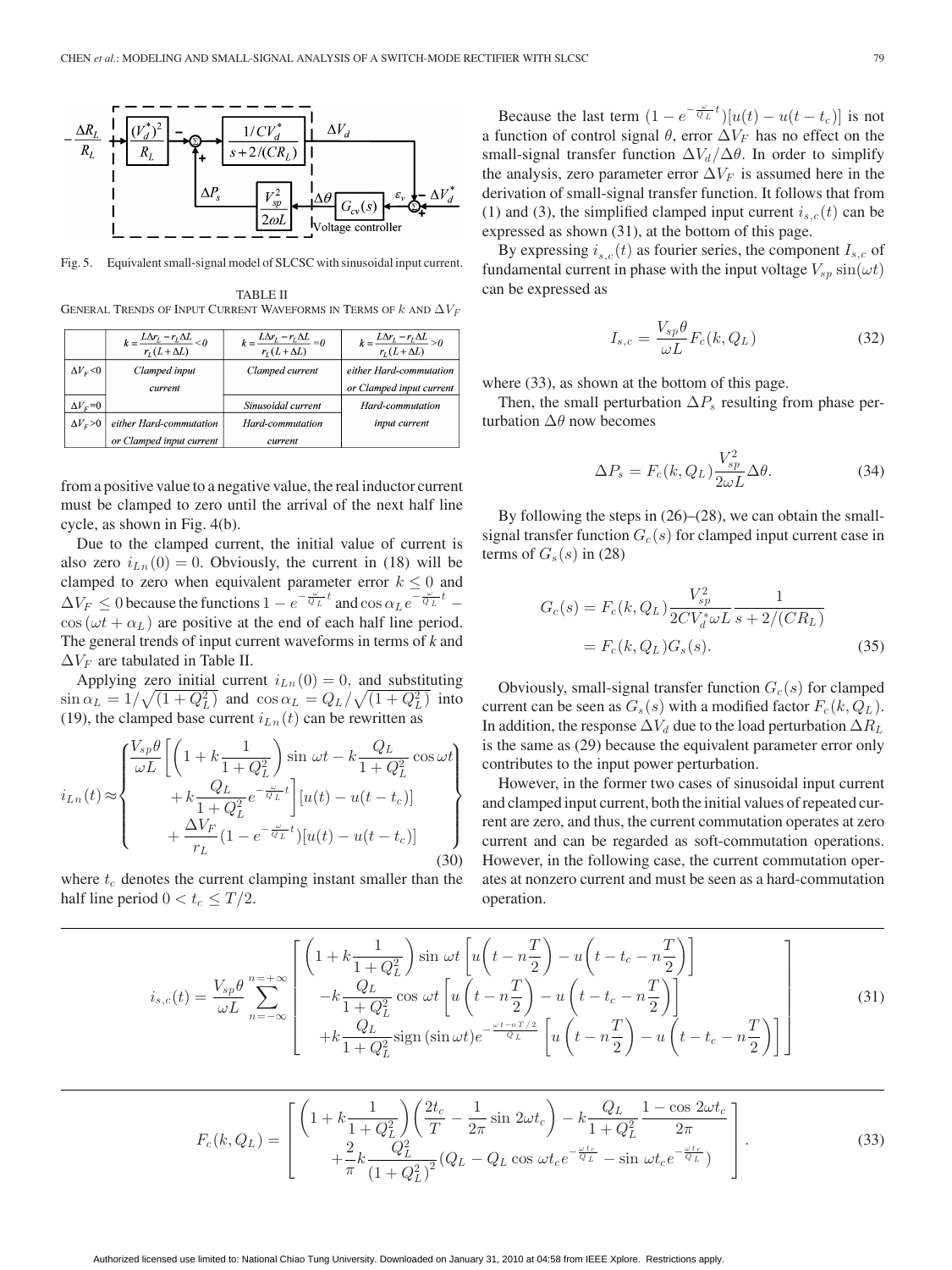#### *C. Hard-Commutation Input Current*

Alternatively, the values  $\Delta V_F$ ,  $\Delta r_L$ , and  $\Delta L$  may result in a positive inductor current at the end of each half line cycle, which would force the current commutating from two bridge diodes to the other ones at the zero-crossing points of the input voltage. Substituting (18) into (2) and solving the equation yields the initial current value of hard-commutation input current

$$
i_{Ln}(0) = \frac{\Delta V_F}{r_L} + k \frac{V_{sp}\theta}{\omega L} \frac{Q_L}{1 + Q_L^2} \frac{1 + e^{-\frac{\pi}{Q_L}}}{1 - e^{-\frac{\pi}{Q_L}}}.
$$
 (36)

Substituting (36) into (18), the base current for hardcommutation current becomes

$$
\approx \begin{cases} \frac{V_{sp}\theta}{\omega L} \left( 1 + k \frac{1}{1 + Q_L^2} \right) \sin \omega t - k \frac{V_{sp}\theta}{\omega L} \frac{Q_L}{1 + Q_L^2} \cos \omega t \right) \\ + k \frac{V_{sp}\theta}{\omega L} \frac{Q_L}{1 + Q_L^2} \frac{2}{1 - e^{-\frac{\pi}{Q_L}}} e^{-\frac{\omega}{Q_L}t} + \frac{\Delta V_F}{r_L} \\ \times \left[ u(t) - u \left( t - \frac{T}{2} \right) \right]. \end{cases} \tag{37}
$$

Because the constant  $\Delta V_F / r_L$  in (37) is not a function of control signal  $\theta$ , the parameter error  $\Delta V_F$  has no effect on the small-signal transfer function. In order to simply the analysis, the parameter error  $\Delta V_F$  is assumed to be zero here in the following derivation for hard-commutation current case. From (1) and (3), the simplified hard-commutation input current  $i_{s,h}(t)$ can be expressed as shown (38), at the bottom of this page.

By expressing  $i_{s,h}(t)$  as a fourier series, the component  $I_{s,h}$  of fundamental current in phase with the input voltage  $V_{sp}$  sin $(\omega t)$ can be obtained as

$$
I_{s,h} = \frac{V_{sp}\theta}{\omega L} F_h(k, Q_L)
$$
\n(39)

where

$$
F_h(k, Q_L) = \left[ \left( 1 + k \frac{1}{1 + Q_L^2} \right) + k \frac{4}{\pi} \frac{Q_L^3}{\left( 1 + Q_L^2 \right)^2} \frac{1 + e^{-\frac{\pi}{Q_L}}}{1 - e^{-\frac{\pi}{Q_L}}} \right].
$$
\n(40)

Then, the input power perturbation  $\Delta P_s$  resulting from  $\Delta \theta$ now becomes

$$
\Delta P_s = F_h(k, Q_L) \frac{V_{sp}^2 \Delta \theta}{2\omega L}.
$$
\n(41)

By following the steps in (26)–(28), we can obtain the small-signal transfer function for hard-commutation

TABLE III SIMULATED CIRCUIT PARAMETERS

| Input line voltage (peak) | $\hat{V}_s = 155V (110V_{rms})$        |
|---------------------------|----------------------------------------|
|                           |                                        |
| Output voltage command    | $V_d^* = 300V$                         |
| Input line frequency      | $f = 60Hz$                             |
| Smoothing inductance      | $L = 2.056mH$                          |
| Smoothing capacitance     | $C_d = 470 \mu F$                      |
| ESR of boost inductance   | $r_L = 0.1773 \Omega$                  |
| Conduction voltage        | $V_F = 3V$                             |
| Carrier frequency         | $f_{tri} = 50 kHz$                     |
| Rated power               | $P_s = 675W$ ( $R_L = 133.333\Omega$ ) |

input current

$$
G_h(s) = F_h(k, Q_L) \frac{V_{sp}^2}{2CV_a^* \omega L} \frac{1}{s + 2/(CR_L)}
$$
  
=  $F_h(k, Q_L) G_s(s).$  (42)

Obviously, small-signal transfer function  $G_h(s)$  for clamped current can be seen as  $G_s(s)$  with a modified factor  $F_h(k,Q_L)$ . However, we can find that in the former two cases, all the bridge diodes turn off with zero current switching (ZCS), but in this case, the bridge diodes turn off with a nonzero current, which would contribute to excess loss and reduce the overall efficiency. In addition, the sudden current change would also result in larger current harmonics than in the former two cases.

# IV. SIMULATIONS

In this section, we begin with a series of computer simulations to demonstrate the results of analysis. All simulated circuit elements are listed in Table III, and a simple PI controller is used as the only voltage controller to adjust the phase signal.

#### *A. Sinusoidal Input Current*

By choosing the nominal parameters equal to the real ones (i.e.,  $\Delta V_F = \Delta r_L = \Delta L = 0$ ), the simulated input currents and output voltages under various output power are shown in Fig. 6, respectively. We can find that the output voltage is well regulated to the voltage command  $V_d^* = 300$  V and the sinusoidal input currents are in phase with the input voltage. Therefore, the proposed SLCSC can obtain high-quality ac/dc performance with only one voltage loop.

Additionally, substituting the simulated parameters in Table II into the equivalent model (28) yields the following *s*-domain

$$
i_{s,h}(t) = \frac{V_{sp}\theta}{\omega L} \sum_{n=-\infty}^{n=-\infty} \left[ \begin{pmatrix} 1 + k\frac{1}{1+Q_L^2} \end{pmatrix} \sin \omega t \left[ u \left( t - n\frac{T}{2} \right) - u \left( t - \frac{T}{2} - n\frac{T}{2} \right) \right] - k\frac{Q_L}{1+Q_L^2} \cos \omega t \left[ u \left( t - n\frac{T}{2} \right) - u \left( t - \frac{T}{2} - n\frac{T}{2} \right) \right] + \text{sign}(\sin \omega t) k \frac{Q_L}{1+Q_L^2} \frac{2}{1-e^{-\frac{\pi}{Q_L}}} e^{-\frac{\omega t - nT/2}{Q_L}} \left[ u \left( t - n\frac{T}{2} \right) - u \left( t - \frac{T}{2} - n\frac{T}{2} \right) \right] \right].
$$
 (38)

 $i<sub>z</sub>$  (t)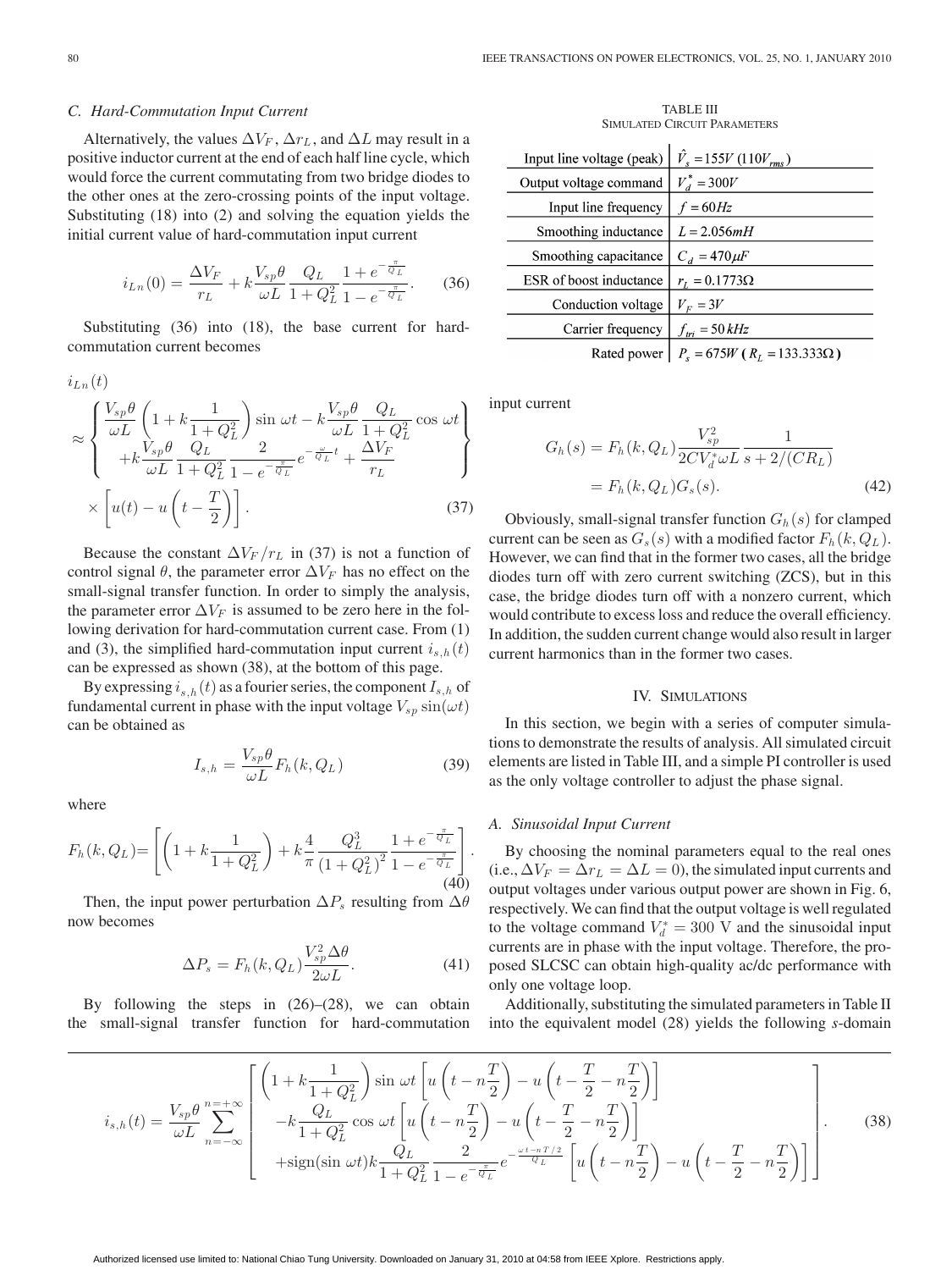

Fig. 6. (a) Simulated input voltage and input current. (b) Output voltage under various load conditions.



Fig. 7. Output voltage response due to the step change of phase signal.

transfer function where the phase signal is in radians

$$
G_s(s) = \frac{109915}{s + 31.9}.\tag{43}
$$

The response of the output voltage  $V_d$  due to the step change of phase signal  $\Delta\theta = 0.2^{\circ}$  is plotted in Fig. 7, where the transfer function in (43) is also included for comparison. We can find that the behavior of (43) is close to the average value response of the simulated output voltage  $V_d$ , which also demonstrates the developed equivalent model in Fig. 5.

# *B. Clamped and Hard-Switching Input Currents*

In order to understand the effect of parameter error, several current waveforms are plotted in Fig. 8, where the used nominal values are tabulated in Table IV. Cases (i) and (ii) yield the same value  $k = -0.5$  from (19), and thus, contribute to the same clamped current waveforms shown in Fig. 8(a). Likewise, cases (iii) and (iv) have the same value  $k = 0.25$  from (19), and thus, they contribute to the same hard-commutation current waveforms in Fig. 8(b). Fig. 8(c) and (d) plots the input current waveforms corresponding to the overcompensation  $\Delta V_F > 0$ and undercompensation  $\Delta V_F < 0$  of conduction voltages, respectively.

Case (vii) is a special case where zero nominal values  $\hat{r}_L$  =  $0, V_F = 0$  (i.e.,  $k = -1$ ) are used and longer time of clamped current can be found in Fig. 8(e). In fact, SLCSC with zero nominal values in Fig. 3 can be seen as DPC in Fig. 2. However,



Fig. 8. Simulated input currents with various nominal values tabulated in Table IV.

TABLE IV SIMULATED CASES FOR VARIOUS NOMINAL VALUES

|                                                                   |                               | Simulation  | Experiment   |
|-------------------------------------------------------------------|-------------------------------|-------------|--------------|
| (i) $\hat{r}_L = 0.5r_L$ , $\hat{L} = L$ , $\hat{V}_F = V_F$      | $k = -0.5$ ,                  | Fig. $8(a)$ |              |
| (ii) $\hat{L} = 2L$ , $\hat{r}_L = r_L$ , $\hat{V}_E = V_E$       | $\Delta V_F = 0$              |             |              |
| (iii) $\hat{r}_L = 1.25r_L$ , $\hat{V}_F = V_F$ , $\hat{L} = L$   | $k = 0.25$ , $\Delta V_F = 0$ | Fig. $8(b)$ |              |
| (iv) $\hat{L} = 0.8L$ , $\hat{r}_L = r_L$ , $\hat{V}_F = V_F$     |                               |             |              |
| (v) $\hat{L} = L$ , $\hat{r}_L = r_L$ , $\hat{V}_F = 1.1V_F$      | $k=0, \Delta V_F > 0$         | Fig. $8(c)$ |              |
| (vi) $\tilde{L} = L$ , $\hat{r}_L = r_L$ , $\tilde{V}_F = 0.5V_F$ | $k=0, \Delta V_F<0$           | Fig. $8(d)$ |              |
| (vii) DPC case $\hat{r}_i = 0$ , $\hat{V}_F = 0$                  | $k=-1, \Delta V_F < 0$        | Fig. $8(e)$ | Fig. $10(c)$ |

all the input currents in Fig. 8 can be found stable, and SLCSC is able to operate stably.

#### *C. Transient Response*

In order to understand the transient response of the proposed SLCSC, the simulated waveforms of sudden load change without parameter error and with parameter error are plotted in Fig. 9(a) and (b), respectively. To meet the change of load, the input current magnitude increases from about 6 to about 10 A by SLCSC.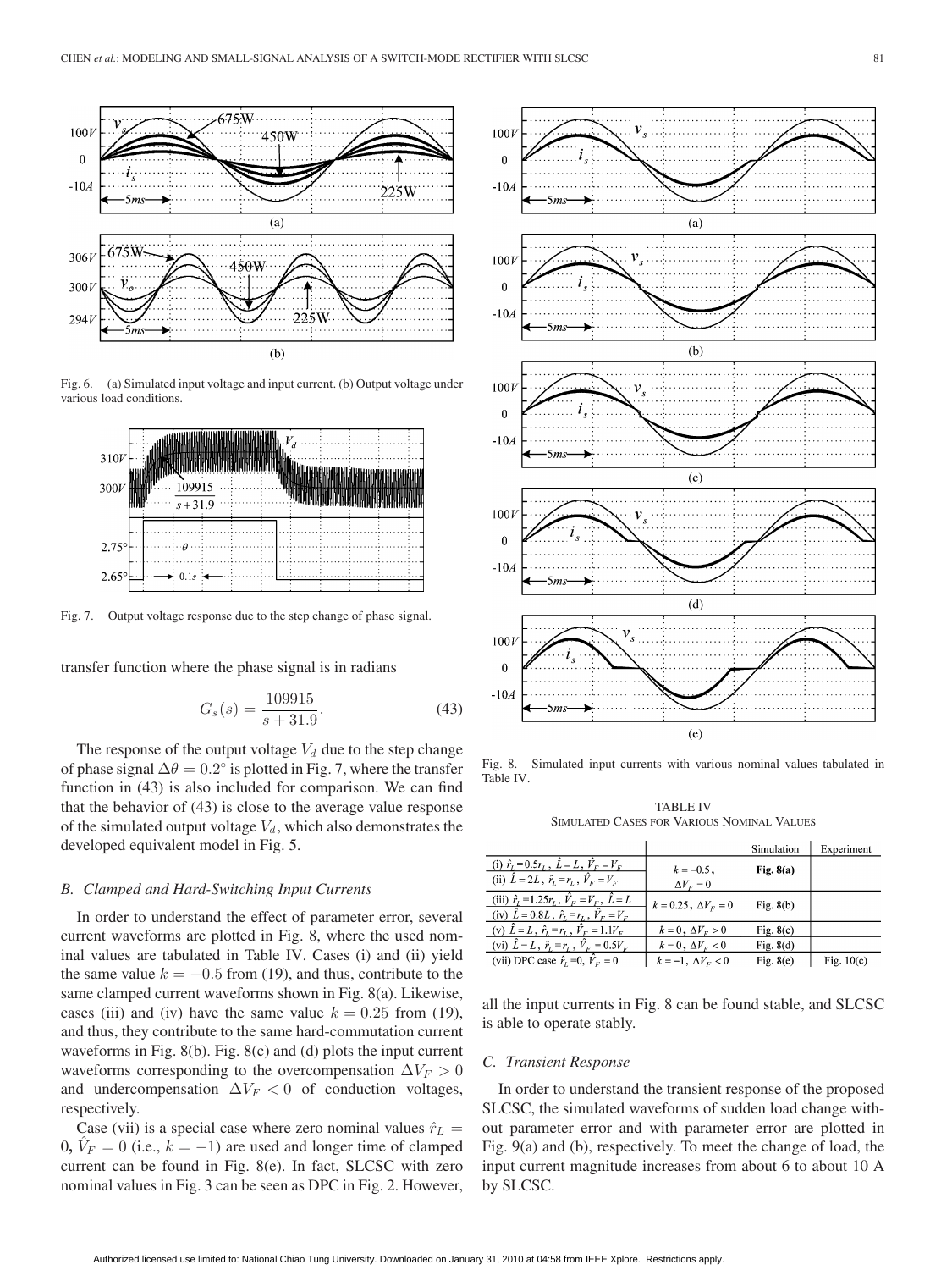

Fig. 9. Simulated waveforms during load regulation: (a)  $\Delta r_L = 0$ ,  $\Delta L = 0$ ,  $\Delta V_F = 0$ . (b)  $\Delta r_L = 0.5r_L$ ,  $\Delta L = -0.5L$ ,  $\Delta V_F = 0.5V_F$ .

In Fig. 9(a), we can find that the sinusoidal current is in phase with the input voltage during the transient period. Although the input current in Fig. 9(b) is clamped to zero due to the parameter error, the output voltage is still well regulated.

# *D. Comments*

The sinusoidal input current case is not practical because we cannot determine the real values exactly. However, it is better to keep in clamped current than hard-commutation current. That is, it is preferred to select a larger nominal value of inductance  $(L>L)$ , smaller nominal values of resistance  $(\hat{r}_L < r_L)$ , and nominal conduction voltage ( $\hat{V}_F < V_F$ ) to operate SMR efficiently with clamped input current during the design of SLCSC.

# V. EXPERIMENTAL RESULTS

In this paper, SLCSC had been digitally implemented in an FPGA-based system using Xilinx XC3S200, where the DPC and SLCSC in [16] and [17] were implemented in DSP TMS320F240. Due to the measurement uncertainty, it is not easy to obtain the real values. In practice, some circuit parameters, such as inductance, resistance, and conduction voltages, may have small fluctuation with the instantaneous input current. However, we measure the parameters as exact as we can. All the measured circuit parameters have been listed in Table III and can be regarded as the nearly exact parameters.



Fig. 10. Experimental input voltages and currents at 675 W. (a) For an SMR without turning on the power switch. (b) For a DPC-controlled SMR. (c) For an SLCSC-controlled SMR with nearly exact parameter.

Turning off the single power switch in a boost-type SMR obtains the pulse current waveform plotted in Fig. 10(a). The input current harmonics are tabulated in Table V, where the load resistance is decreased to about  $30 \Omega$  to yield the rated power 675 W. The input current is highly discontinuous and the peak current is high up to 20 A.

Fig. 10(b) plots the input current, where SLCSC with zero nominal values (i.e., DPC case in Table IV) is used to turn on and turn off the power switch to regulate the output voltage with the rated power of 675 W. We can find that the peak value of the clamped current decreases from 20 to about 12 A, and the total harmonic distortion factor (THD) decreases to the half of Fig. 10(a). However, due to the larger phase between the input voltage and input fundamental current in Fig. 10(b) than that in Fig. 10(a), the displacement power factor (DPF) decreases from 0.978 lagging to 0.908 leading.

Fig. 10(c) plots the input current where SLCSC with nearly exact parameters are used to regulate the output voltage. Due to the fluctuation of the circuit parameter with temperature and current, the input current is not a pure sinusoidal waveform, but is continuous. Due to the increase of DPF in Fig. 10(c), the peak current decreases to about 10 A, the power factor increases from 0.758 to 0.982, and THD decreases from 76.4% to 12.4%.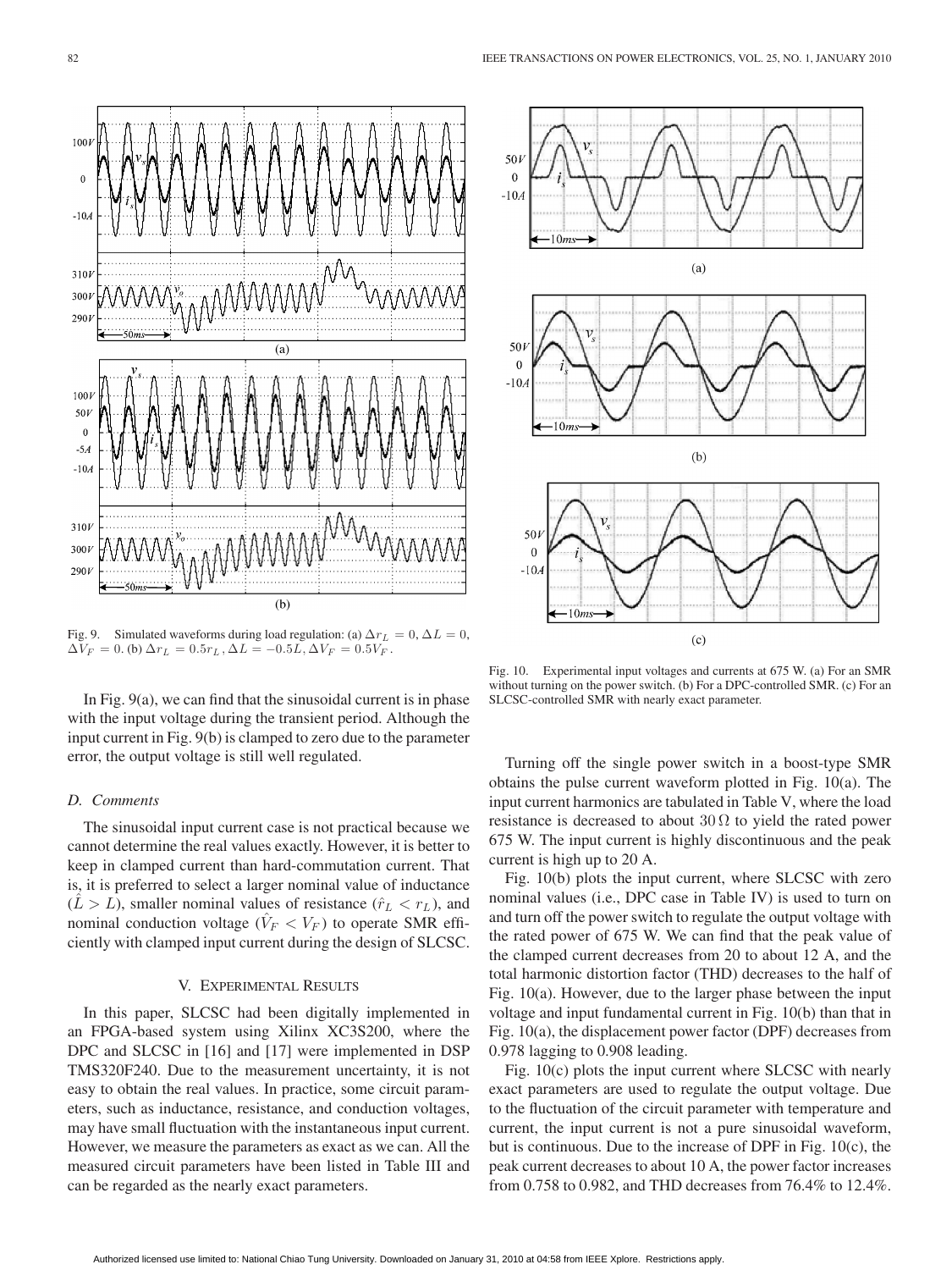TABLE V INPUT CURRENT HARMONICS AND THE LIMITS OF IEC-61000-3-2

| Harmonics                               | Class $A(A)$ |         | $Fig.10(a)$ Fig.10(b)Fig.10(c) |         |
|-----------------------------------------|--------------|---------|--------------------------------|---------|
|                                         | X            | 6.55    | 7.016                          | 6.514   |
| 3                                       | 2.300        | 4.49    | 2.571                          | 0.702   |
| 5                                       | 1.140        | 1.789   | 0.218                          | 0.190   |
| 7                                       | 0.770        | 0.403   | 0.097                          | 0.138   |
| 9                                       | 0.400        | 0.605   | 0.155                          | 0.111   |
| 11                                      | 0.330        | 0.330   | 0.093                          | 0.076   |
| 13                                      | 0.210        | 0.322   | 0.014                          | 0.058   |
| 15                                      | 0.150        | 0.222   | 0.045                          | 0.039   |
| 17                                      | 0.132        | 0.163   | 0.036                          | 0.033   |
| 19                                      | 0.118        | 0.160   | 0.005                          | 0.032   |
| 21                                      | 0.107        | 0.098   | 0.017                          | 0.027   |
| <b>Total Harmonic Distortion Factor</b> |              | 76.4%   | 36.4%                          | 12.4%   |
| Power Factor                            |              | 0.758   | 0.853                          | 0.982   |
| Displacement Power Factor               |              | 0.978   | 0.908                          | 0.985   |
|                                         |              | lagging | leading                        | leading |



Fig. 11. Experimental waveforms when the load is suddenly changed. (a) From 450 to 675 W. (b) From 675 to 450 W.

Because of the continuous current, less current harmonics are found in Fig. 10(c) than those in Fig. 10(b).

All the current harmonics are tabulated in Table V, where the harmonic limits of IEC-61000-3-2 class A are also listed for comparison. It is noted that the input current waveform in (18) is highly dependent on the parameter errors and the quality factor  $Q_L$  in (19), especially when zero nominal values are included in DPC. The PI parameter of voltage loop can improve the response, but does not dominate the compliance of the IEC-61000-3-2 class A. Due to the absence of design optimization in the experiment, the input current harmonics in Fig. 10(c) are compliant to the limit of class A, but those in Fig. 10(b) are not.

To verify the dynamic performance of the proposed SLCSC with nearly exact parameters, some waveforms are plotted in Fig. 11 where the load condition is suddenly changed between 450 and 675 W. During the regulation, the input current is in phase with the input voltage, thus clearly showing that the proposed SLCSC also possesses good performance of regulation.

#### VI. CONCLUSION

In this paper, the effects of nominal parameter error on the input current waveforms and the small-signal model for a boosttype SMR with SLCSC have been addressed. The results also show that the parameter errors and the quality factor of inductor have a great effect on the input current waveform, and therefore, dominate the compliance of harmonic limits, not the control parameters. Due to the concerns of efficiency and current harmonics, it is better to keep SMR operating with clamped current than with hard-commutation current.

# **REFERENCES**

- [1] O. Garcia, J. A. Cobos, R. Prieto, P. Alou, and J. Uceda, "Single phase power factor correction: A survey," *IEEE Trans. Power Electron.*, vol. 18, no. 3, pp. 749–754, May 2003.
- [2] J. C. Crebier, B. Revol, and J. P. Ferrieux, "Boost-chopper-derived PFC rectifiers: Interest and reality," *IEEE Trans. Ind. Electron.*, vol. 52, no. 1, pp. 36–45, Feb. 2005.
- [3] H. C. Chen, S. H. Li, and C. M. Liaw, "Switch-mode rectifier with digital robust ripple compensation and current waveform controls," *IEEE Trans. Power Electron.*, vol. 19, no. 2, pp. 560–566, Mar. 2004.
- [4] E. Fiqueres, J. M. Benavent, G. Garcera, and M. Pascual, "Robust control of power-factor-correction rectifiers with fast dynamic response," *IEEE Trans. Ind. Electron.*, vol. 52, no. 1, pp. 66–76, Feb. 2005.
- [5] J. Zhou, Z. Lu, Z. Lin, Y. Ren, Z. Qian, and Y. Wang, "Novel sampling algorithm for DSP controlled 2 kW PFC converter," *IEEE Trans. Power Electron.*, vol. 16, no. 2, pp. 217–222, Mar. 2001.
- [6] D. M. V. de Sype, K. D. Gusseme, A. P. V. den Bossche, and J. A. Melkbeek, "A sampling algorithm for digitally controlled boost PFC Converters," *IEEE Trans. Power Electron.*, vol. 19, no. 3, pp. 649–657, May 2004.
- [7] D. M. Van, K. D. Gusseme, A. P. M. V. den Bossche, and J. A. Melkebeek, "Duty-ratio feedforward for digitally controlled boost PFC converters," *IEEE Trans. Ind. Electron.*, vol. 52, no. 1, pp. 108–115, Jan. 2005.
- [8] M. Chen and J. Sun, "Feedforward current control of boost single-phase PFC converters," *IEEE Trans. Power Electron.*, vol. 21, no. 2, pp. 338– 345, Mar. 2006.
- [9] S. C. Yip, D. Y. Qiu, H. S. Chung, and S. Y. R. Hui, "A novel voltage sensorless control technique for a bidirectional AC/DC converter," *IEEE Trans. Power Electron.*, vol. 18, no. 6, pp. 1346–1355, Nov. 2003.
- [10] S. Sivakumar, K. Natarajan, and R. Gudelewicz, "Control of power factor correcting boost converter without instantaneous measurement of input current," *IEEE Trans. Power Electron.*, vol. 10, no. 4, pp. 435–445, Jul. 1995.
- [11] B. Choi, S. S. Hong, and H. Park, "Modeling and small-signal analysis of controlled on-time boost power-factor-correction circuit," *IEEE Trans. Ind. Electron.*, vol. 48, no. 1, pp. 136–142, Feb. 2001.
- [12] D. Maksimovic, Y. Jang, and R. W. Erickson, "Nonlinear-carrier control for high-power-factor boost rectifiers," *IEEE Trans. Power Electron.*, vol. 11, no. 4, pp. 578–584, Jul. 1996.
- [13] J. Rajagopalan, F. C. Lee, and P. Nora, "A general technique for derivation of average current mode control laws for single-phase power-factorcorrection circuits without input voltage sensing," *IEEE Trans. Power Electron.*, vol. 14, no. 4, pp. 663–672, Jul. 1999.
- [14] T. Ohnishi and M. Hojo, "DC voltage sensorless single-phase PFC converter," *IEEE Trans. Power Electron.*, vol. 19, no. 2, pp. 404–410, Mar. 2004.
- [15] Y. K. Lo, H. J. Chiu, and S. Y. Ou, "Constant-switching-frequency control of switch-mode rectifiers without current sensors," *IEEE Trans. Ind. Electron.*, vol. 47, no. 5, pp. 1172–1174, Oct. 2000.
- [16] H. C. Chen, "Duty phase control for single-phase boost-type SMR," *IEEE Trans. Power Electron.*, vol. 23, no. 4, pp. 1927–1934, Jul. 2008.
- [17] H. C. Chen, "Single-loop current sensorless control for single-phase boosttype SMR," *IEEE Trans. Power Electron.*, vol. 24, no. 1, pp. 163–171, Jan. 2009.